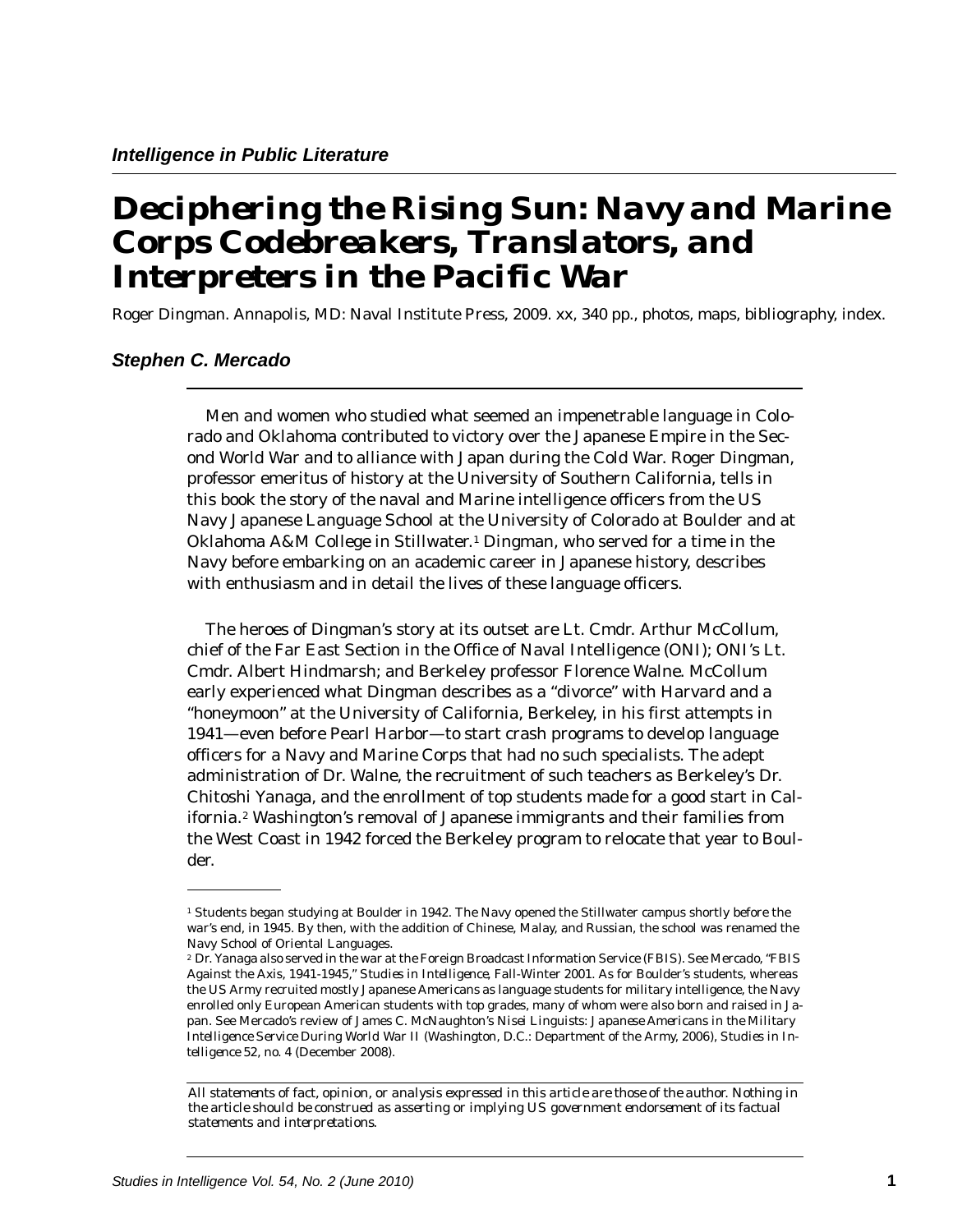In Colorado hundreds of men and women in waves struggled together week after week for a year or more over Japanese grammar and vocabulary in morning classes, then on their own during afternoons and evenings in preparation for dreaded Saturday examinations and the war looming beyond graduation. Leaving Boulder, the young language officers served in combat on Pacific islands and in the alphabet soup of intelligence offices in Honolulu and Washington. They interrogated prisoners, exploited captured documents, and deciphered coded communications. On Saipan, Griffith Way came across the complete order of battle for Japanese forces on the island, which Marine artillerymen used to pound enemy positions. In Washington, Boulder men broke codes at the Navy's Op-20- GY and Op-20-GZ units; Frank Mallory, for example, used a captured code book to recover and read cables of the Japanese naval attaché office in Berlin. Many Boulder women in Washington culled intelligence from captured material at ONI's translation section (OP-16-FE).

Challenged to prove their worth in the war's first years, Boulder's language officers hit their stride in the final actions against Japan. Increasingly numerous graduates gleaned ever more intelligence as Japanese combatants and civilians on the outskirts of the empire began surrendering in greater numbers and the early piles of captured documents grew to mountains as the US Navy advanced ever closer to the home islands. During April–June 1945, over 100 Boulder men served in the battle for Okinawa, the final major campaign against the Japanese Empire. Frank Gibney was one of the intelligence officers who interrogated the captured Colonel Yahara Hiromichi, $^3$  chief of staff of the Japanese 32nd Army tasked with holding Okinawa.4 Other officers risked their lives, crawling into caves to coax frightened civilians and armed soldiers to surrender rather than kill themselves.

After 15 August 1945, when Tokyo broadcast its decision to cease fighting, language officers participated in surrender ceremonies throughout the Asia-Pacific region, worked in the repatriation of several million Japanese combatants and emigrants from Pacific islands and the Asian continent, joined in the investigation and prosecution of Japanese war crimes, and otherwise contributed to laying in occupied Japan the foundation for postwar ties between Washington and Tokyo. Their ability to communicate directly with the Japanese people helped to establish the occupation by easing local anxieties about the occupying forces. Many in turn found their battle-hardened images of their wartime enemy reversed. Edward Seidensticker found the behavior of Japanese in the rubble of Sasebo, where he served briefly in the occupation, so "beautiful" that he decided to put Japan at the center of his future career.

During the war and in the decades thereafter, Dingman explains, the US Navy's language officers constituted an extraordinary pool of talent in and out of government. Some continued careers in military intelligence. Others, "at least 20

<sup>3</sup> Names of Japanese nationals in this review appear in their traditional order, surname preceding given name.

<sup>4</sup> Gibney would later write an introduction and commentary for the translation of Colonel Yahara's account of the campaign, *The Battle for Okinawa* (New York: J. Wiley, 1995). Roger Pineau, one of the book's two translators, was another Boulder alumnus.